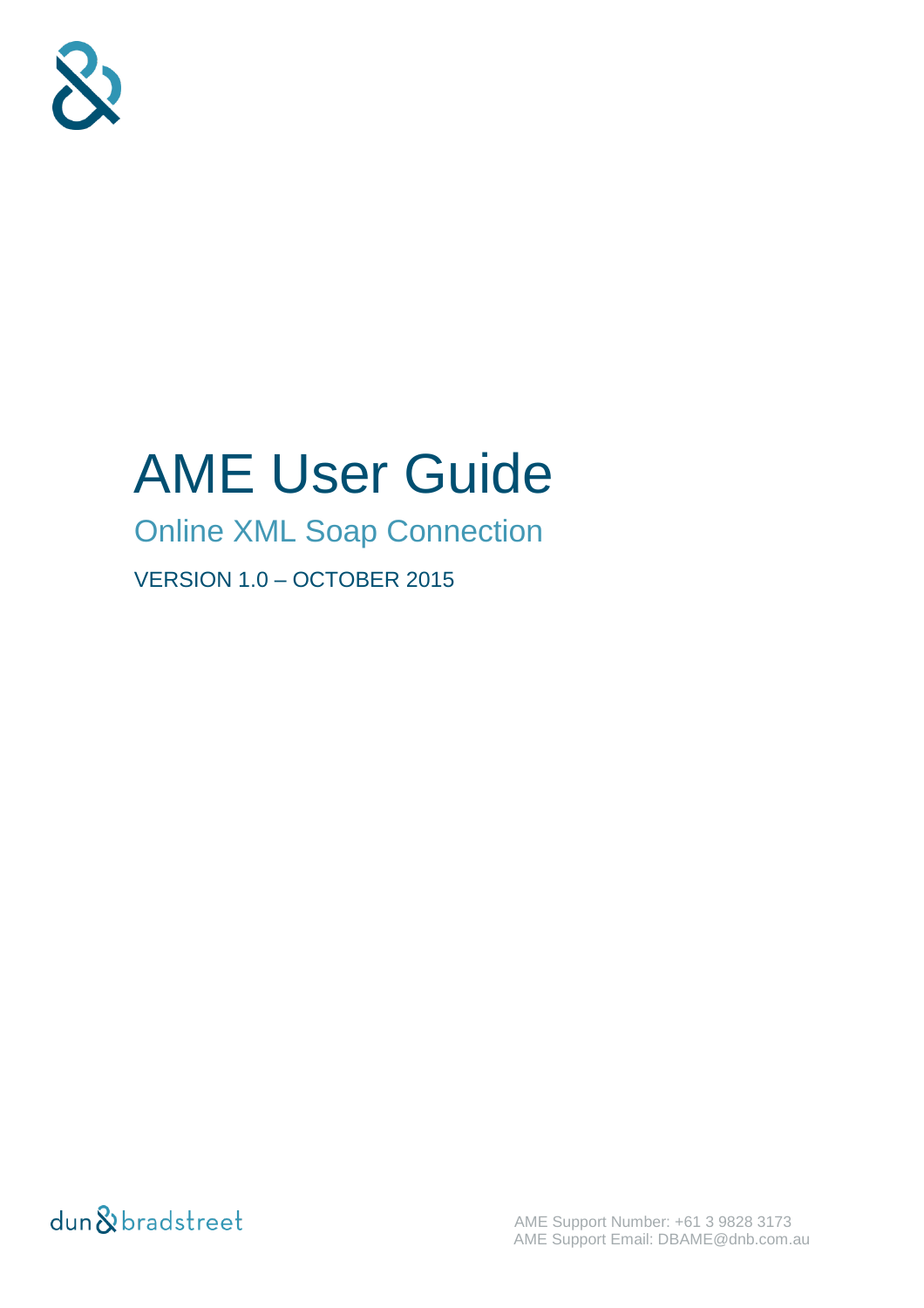

#### **Contents**

| About AME                              | 3              |
|----------------------------------------|----------------|
| <b>Countries and Languages</b>         | 3              |
| The XML SOAP Interface (API)           | $\overline{4}$ |
| How easy is it to connect to AME SOAP? | $\overline{4}$ |
| What version of Java or .NET ?         | $\overline{4}$ |
| The WSDL                               | $\overline{4}$ |
| <b>Request XML Structure</b>           | 5              |
| Response XML Structure                 | 6              |
| C# Integration Example*                | 8              |
| Getting more information or assistance | 9              |
|                                        |                |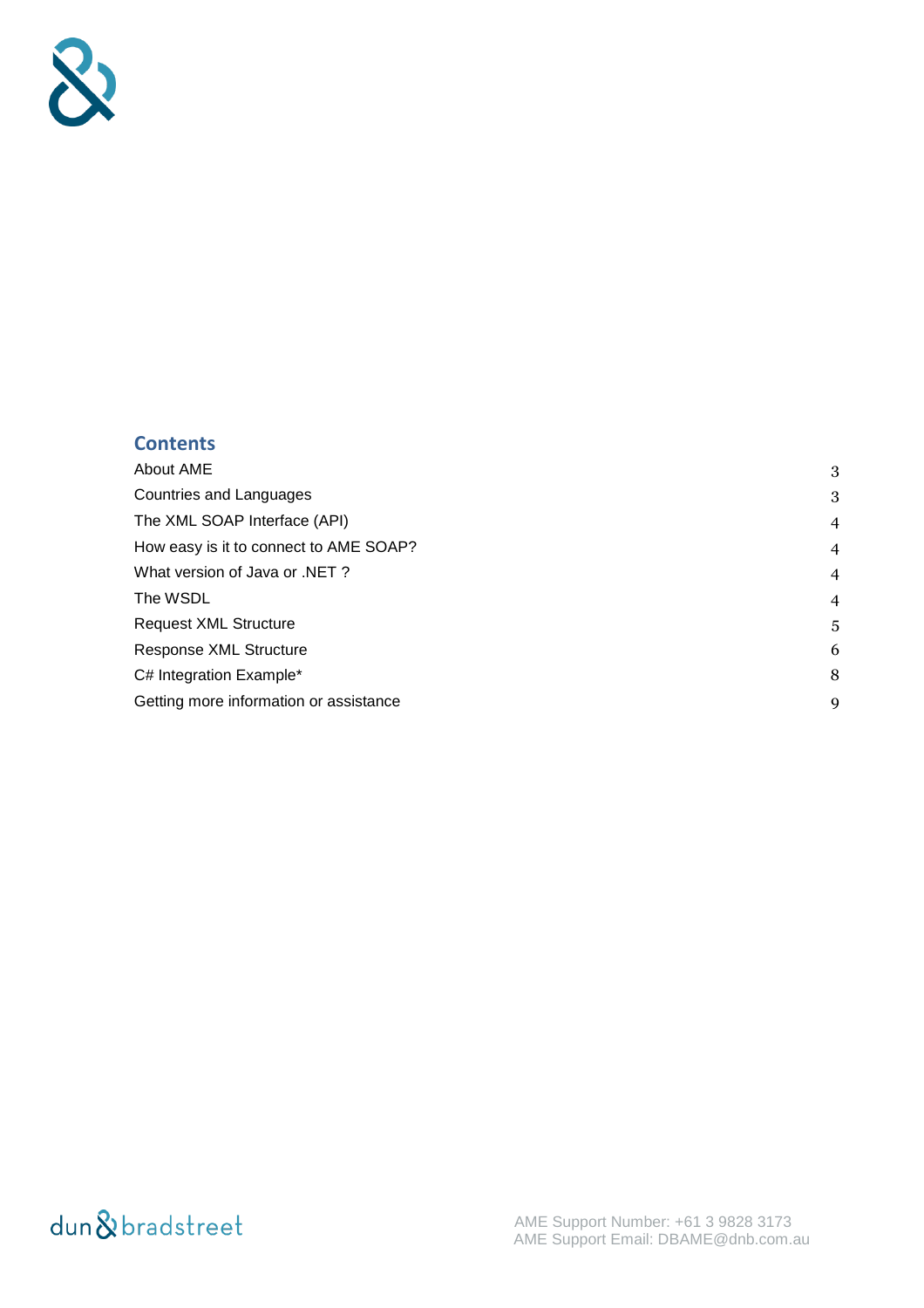

#### <span id="page-2-0"></span>About AME

D&B's Asia Match Environment ("AME") allows a customer's own systems to integrate with D&B's best-in-class AME Entity Matching environment.

## <span id="page-2-1"></span>Countries and Languages

AME enables real-time transactional Entity Matching in the following combinations:

| <b>MATCHING ON</b> | <b>IN THIS LANGUAGE</b>    |
|--------------------|----------------------------|
| Japan              | Japanese                   |
| China (PRC)        | <b>Simplified Chinese</b>  |
| Taiwan             | <b>Traditional Chinese</b> |
| South Korea        | Hangul                     |

AME uses "ISO 2" codes for countries (specifically ISO 3166-1 alpha-2).

| <b>COUNTRY</b> | <b>ISO 2</b> |
|----------------|--------------|
| Japan          | JP           |
| China (PRC)    | <b>CN</b>    |
| Taiwan         | TW           |
| South Korea    | <b>KR</b>    |

AME uses ["ISO 15924"](http://www.unicode.org/iso15924/iso15924-codes.html) codes for languages.

| <b>LANGUAGE</b>            | <b>ISO 5924 CODE</b> |
|----------------------------|----------------------|
| Japanese                   | <b>JAPN</b>          |
| <b>Simplified Chinese</b>  | <b>HANS</b>          |
| <b>Traditional Chinese</b> | <b>HANT</b>          |
| Hangul                     | <b>HANG</b>          |
| English                    | ENG <sup>*</sup>     |

**\* Note:** the code "ENG" for English is not actually an ISO code. The official ISO name of the script in which English is written is the Latin alphabet ("LATN") language. For simplicity we have adopted "ENG" as this is much better understood as representing "English".

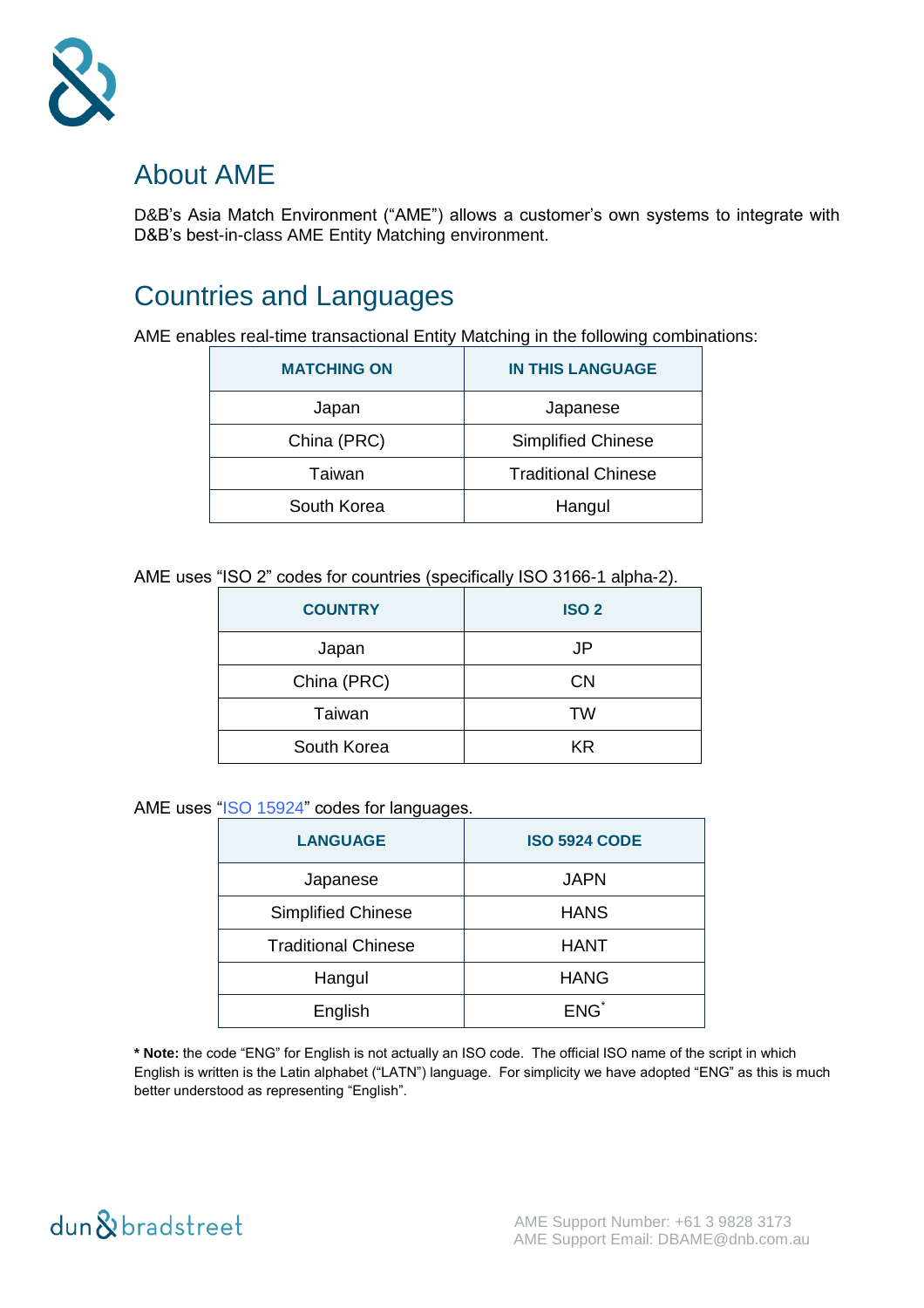

## <span id="page-3-0"></span>The XML SOAP Interface (API)

There is a dedicated **XML SOAP** web service interface created specifically for customer development teams to create real-time B2B connections to D&B's AME Online Matching.

This interface is known as "**AME SOAP**".

The URL of AMF SOAP:

<https://dbdit.dnb.com:8443/AME-Reference-Type/services/Match>

**Note:** The above link uses the HTTPS secure protocol (SSL). It is also possible to connect to AME and the WSDL via a standard non-secure URL: http://dbdit.dnb.com:8080/AME-Reference-Type/services/Match

#### <span id="page-3-1"></span>How easy is it to connect to AME SOAP?

Fairly easy. A software developer with a basic knowledge of a modern programming language (eg JAVA, C# .NET) should be able to create a basic test harness using AME in just a few hours.

AME SOAP also uses a **WSDL**, which is a "map" of the data structures used to interact with AME.

The WSDL can be automatically integrated into any modern software development tool (IDE) such as **Visual Studio**, **NetBeans**, **Eclipse** etc. Once the WSDL has been integrated, the IDE will automatically generate code to connect to AME SOAP, as well as objects to allow easy incorporation into other software code.

#### <span id="page-3-2"></span>What version of Java or .NET?

We recommend using Java SDK 1.6. For .NET, please use version 3.5 and above.

#### <span id="page-3-3"></span>The WSDL

The AME SOAP WSDL is located at:

[https://dbdit.dnb.com:8443/AME-Reference-Type/services/Match?](https://dbdit.dnb.com:8443/AME-Reference-Type/services/Match?wsdl)wsdl

**Note:** The above link uses the HTTPS secure protocol (SSL). It is also possible to connect to AME and the WSDL via a standard non-secure URL: http://dbdit.dnb.com:8080/AME-Reference-Type/services/Match?wsdl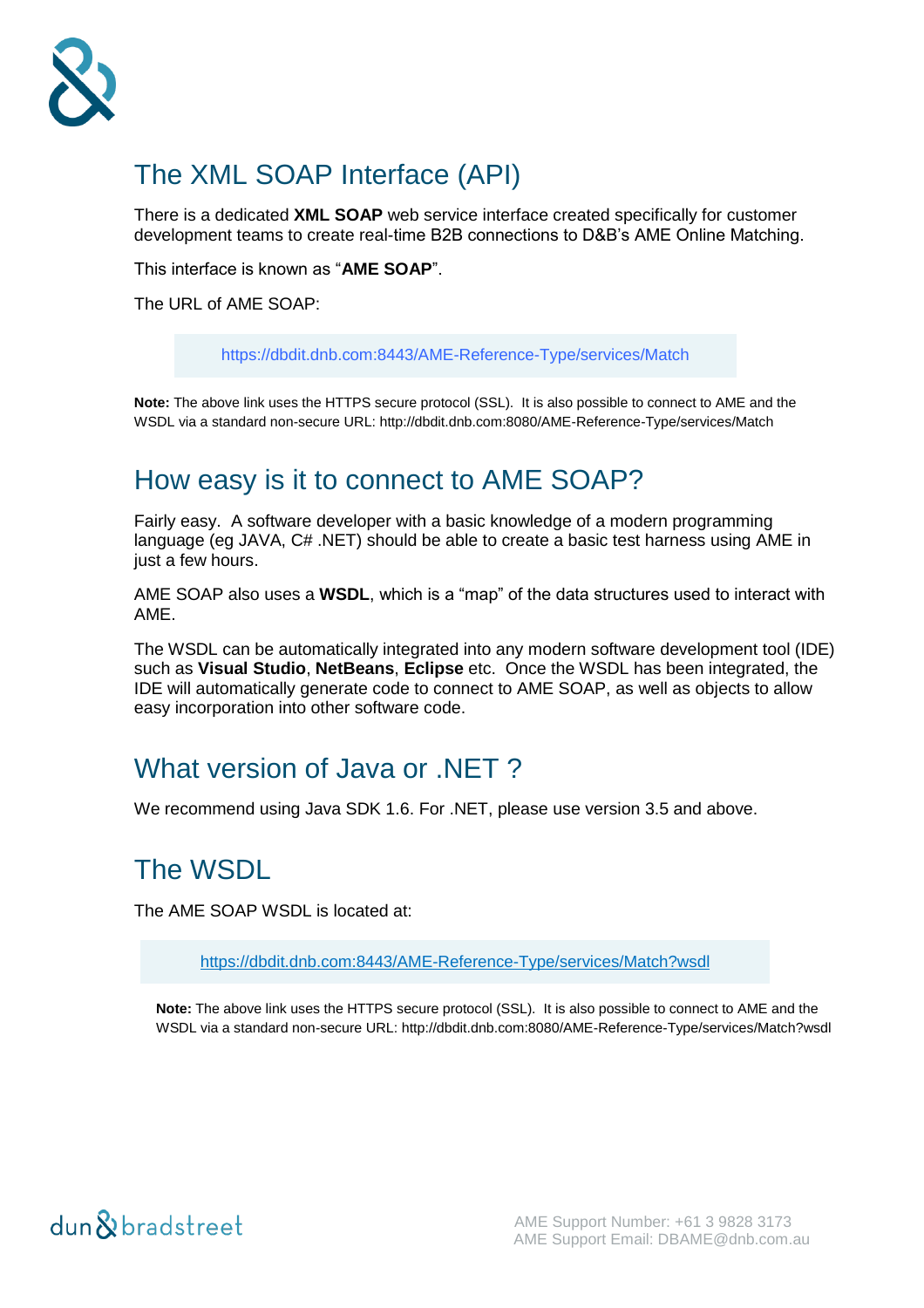

#### <span id="page-4-0"></span>Request XML Structure

Below are the key nodes in the SOAP XML request schema

| <b>NODE</b>                             | <b>MEANING</b>                                                                            | <b>MANDATORY?</b> |
|-----------------------------------------|-------------------------------------------------------------------------------------------|-------------------|
| <userid></userid>                       | AME user id                                                                               | Υ                 |
| $<$ PWD $>$                             | AME password                                                                              | Y                 |
| <language></language>                   | ISO language code (refer to page 1)                                                       | Υ                 |
| <countrycode></countrycode>             | ISO country code (refer to page 1)                                                        | Υ                 |
| <autodescthreshold></autodescthreshold> | Numeric value between 0 to 10, use to set the<br><matched> node of the Response</matched> |                   |
| <maxresults></maxresults>               | Maximum number of candidates to be returned                                               | Υ                 |
| <transactionuid></transactionuid>       | Transaction ID, can be any value                                                          | v                 |
| <businessname></businessname>           | <b>Company Name</b>                                                                       | Υ                 |
| <fulladdress></fulladdress>             | <b>Full Address</b>                                                                       |                   |
| <postalcode></postalcode>               | Postal (zip) code                                                                         |                   |
| <telephonenumber></telephonenumber>     | <b>Telephone Number</b>                                                                   |                   |

#### XML Request Sample:

```
<?xml version="1.0" encoding="UTF-16" ?>
- <ns1:AME xmlns:ns1="http://reftype.ame.dnb.com/schema/2009/Request">
 - <ns1:BILLINGINFO>
   - <ns1:AME>
      <ns1:USERID>userid</ns1:USERID>
      <ns1:PWD>pwd</ns1:PWD>
    </ns1:AME></ns1:BILLINGINFO>
 - <ns1:MATCHDATA>
    <ns1:LANGUAGE>JAPN</ns1:LANGUAGE>
    <ns1:COUNTRYCODE>JP</ns1:COUNTRYCODE>
    <ns1:AUTODESCTHRESHOLD>7</ns1:AUTODESCTHRESHOLD>
    <ns1:MAXRESULTS>1</ns1:MAXRESULTS>
    <ns1:TRANSACTIONUID>TEST-ONLY</ns1:TRANSACTIONUID>
   - <ns1:INQUIRY>
      <ns1:BUSINESSNAME>日立国際電気</ns1:BUSINESSNAME>
      <ns1:FULLADDRESS>東京都千代田区外神田4-14-1UDXビル11階</ns1:FULLADDRESS>
      <ns1:POSTALCODE>1010021</ns1:POSTALCODE>
      <ns1:TELEPHONENUMBER>52095931</ns1:TELEPHONENUMBER>
     </ns1:INQUIRY>
   </ns1:MATCHDATA>
 </ns1: AME>
```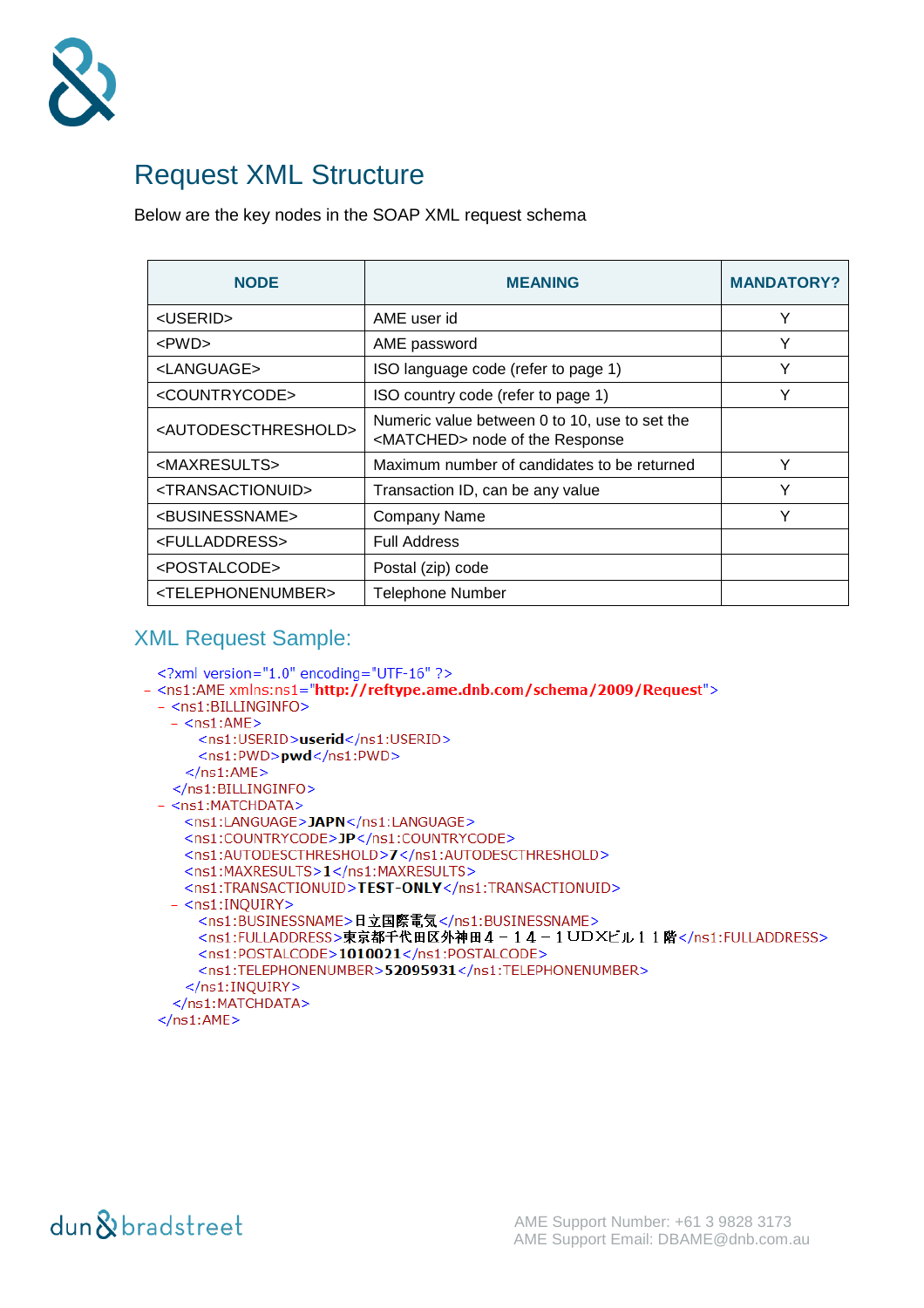

## <span id="page-5-0"></span>Response XML Structure

Below are the key nodes in the SOAP XML response schema

| <b>NODE</b>                          | <b>MEANING</b>                                                                                                                                                 |
|--------------------------------------|----------------------------------------------------------------------------------------------------------------------------------------------------------------|
| < DUNS>                              | <b>DUNS Number of Matched Company</b>                                                                                                                          |
| <businessname org=""></businessname> | <b>Unparsed Company Name</b>                                                                                                                                   |
| < ADDRESS ORG>                       | <b>Unparsed Company Address</b>                                                                                                                                |
| < POSTALCODE>                        | Postal (zip) code                                                                                                                                              |
| <telephonenumber></telephonenumber>  | <b>Telephone Number</b>                                                                                                                                        |
| <oob></oob>                          | Indicator if Matched Company is Inactive or not (Y/N)                                                                                                          |
| $<$ BR $>$                           | Indicator if Matched Company is Branch or not (Y/N)                                                                                                            |
| < MATCHGRADE>                        | An 11 character string that describes the quality of the match*                                                                                                |
| <confidencecode></confidencecode>    | A numeric value of 0 to 10 that indicates the level of certainty<br>that the matched company matches the inquiry*                                              |
| $<$ MDP $>$                          | A 20 character string that describes the matched company *                                                                                                     |
| <matched></matched>                  | Will be set on Y or N if the confidence code is equal or greater<br>the value specified in the <autodescthreshold> node<br/>of request XML</autodescthreshold> |

\*Your D&B Sales contact can provide a more comprehensive description of these fields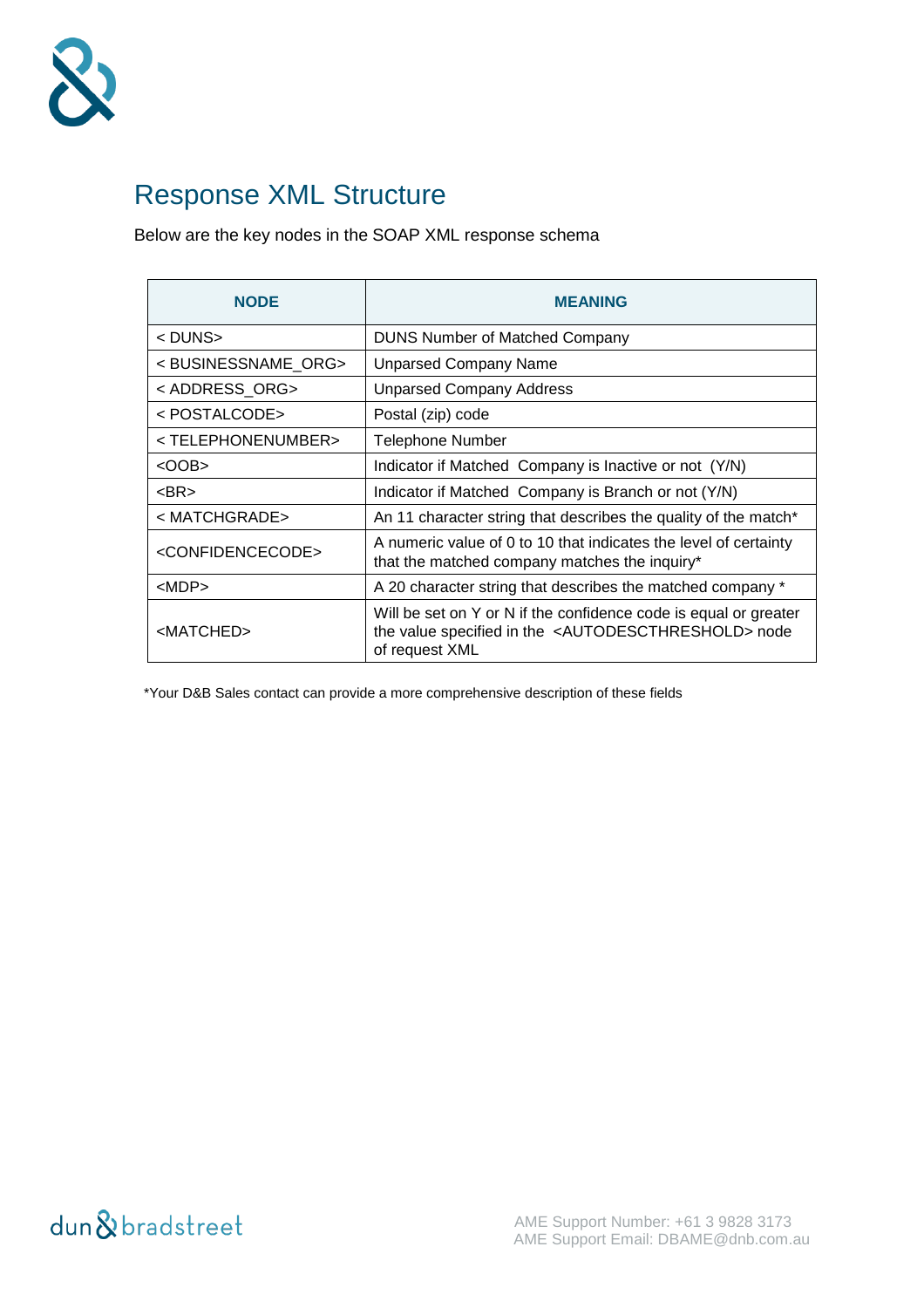

#### XML Response Sample:

```
- <ns2:AME xmlns:ns2="http://reftype.ame.dnb.com/schema/2009/Response">
 - <ns2: MATCHDATA>
    <ns2:COUNTRY>JP</ns2:COUNTRY>
    <ns2:LANGUAGE>JAPN</ns2:LANGUAGE>
    <ns2:AUTODESCTHRESHOLD>7</ns2:AUTODESCTHRESHOLD>
    <ns2:MAXRESULTS>1</ns2:MAXRESULTS>
    <ns2:TRANSACTIONUID>TEST-ONLY</ns2:TRANSACTIONUID>
    <ns2: AMETRANSACTIONUID />
   - <ns2:INQUIRY>
      <ns2:BUSINESSNAME>日立国際電気</ns2:BUSINESSNAME>
      <ns2:FULLADDRESS>東京都千代田区外神田4-14-1UDXビル11階</ns2:FULLADDRESS>
      <ns2:POSTALCODE>1010021</ns2:POSTALCODE>
      <ns2:TELEPHONENUMBER>52095931</ns2:TELEPHONENUMBER>
    </ns2:INQUIRY>
   - <ns2:CANDIDATES>
    - <ns2:CANDIDATE>
        <ns2:DUNS>690539135</ns2:DUNS>
        <ns2:BUSINESSNAME>日立国際電気</ns2:BUSINESSNAME>
        <ns2:BUSINESSNAME_ORG>(株)日立国際電気</ns2:BUSINESSNAME_ORG>
        <ns2:ADDRESS_ORG>外神田4-14-1秋葉原UDXビル11F</ns2:ADDRESS_ORG>
        <ns2: ADDRESSSTREETNUMBER />
       <ns2:ADDRESSSTREET />
        <ns2: ADDRESSCITY>千代田区</ns2: ADDRESSCITY>
        <ns2:ADDRESSSTATE>東京都</ns2:ADDRESSSTATE>
        <ns2:POSTALCODE>101-0021</ns2:POSTALCODE>
        <ns2:TELEPHONENUMBER>0352095931</ns2:TELEPHONENUMBER>
        <ns2:00B>N</ns2:00B>
       <ns2:BR>N</ns2:BR>
        <ns2:MATCHGRADE>AAAAAZFAZFA</ns2:MATCHGRADE>
        <ns2:CONFIDENCECODE>8</ns2:CONFIDENCECODE>
        <ns2:MDP>00-00-00-00-00-98-00</ns2:MDP>
        <ns2:MATCHED>Y</ns2:MATCHED>
      </ns2:CANDIDATE>
    </ns2:CANDIDATES>
   </ns2:MATCHDATA>
 </ns2:AME>
```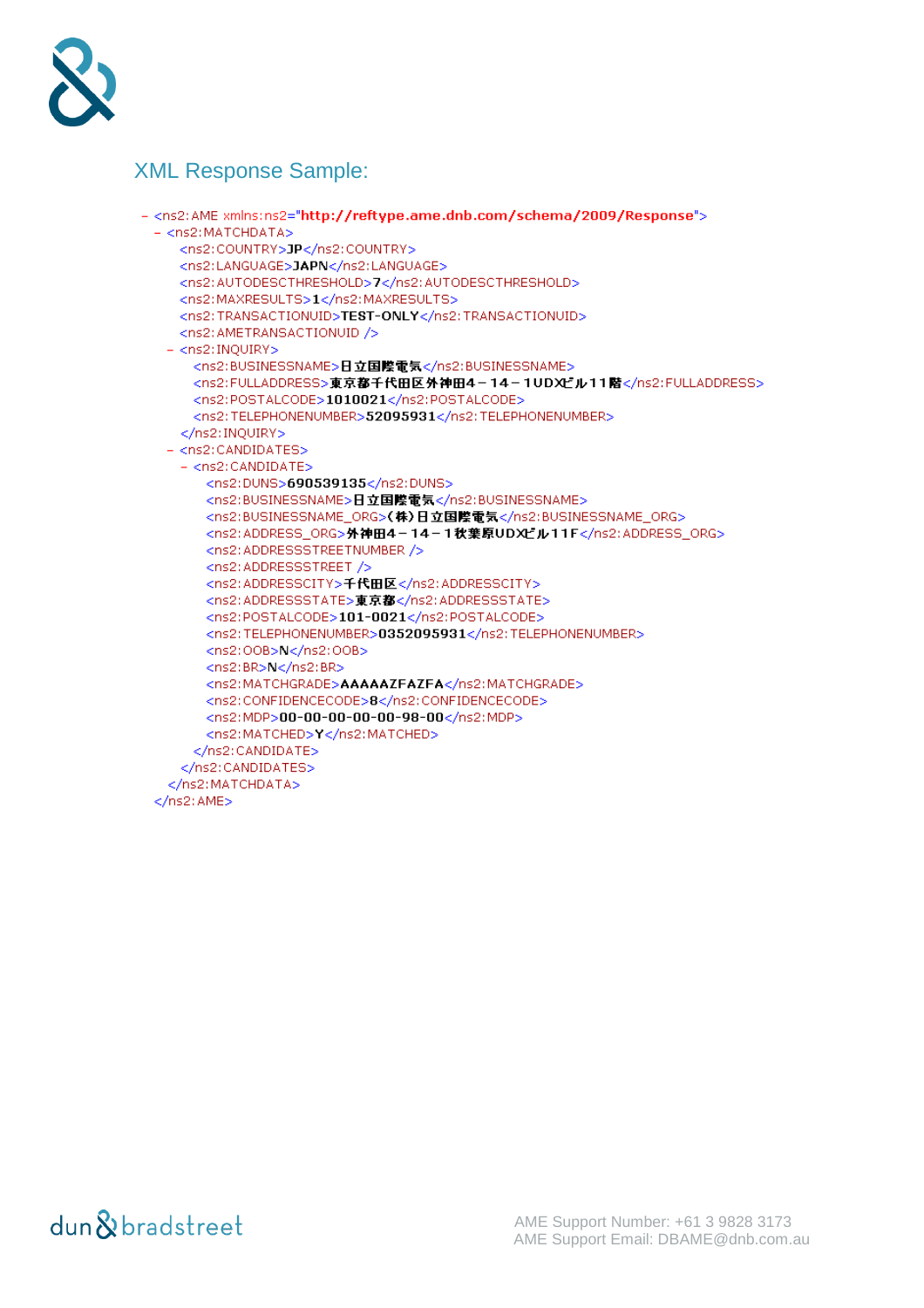

# <span id="page-7-0"></span>C# Integration Example\*

| In a new application project<br>(here a C# Windows<br>Application), create a new<br>"Service Reference": | <b>Solution Explorer</b><br>್ಡ<br>鬼像す<br>Solution 'WindowsFormsApplication1' (1 project)<br>白 图 WindowsFormsApplication1<br><b>E E</b> Properties<br><b>E</b> References<br>Service References<br>app.config<br>Add Service Reference<br>$\equiv$ Form1.cs<br>X<br>Cut<br>뼵 Program.cs<br>£È<br>Copy<br>ß.<br>Paste<br>Rename<br>Properties<br>a<br>Add Solution to Subversion<br>÷                                                                                                                                                                                         |
|----------------------------------------------------------------------------------------------------------|-----------------------------------------------------------------------------------------------------------------------------------------------------------------------------------------------------------------------------------------------------------------------------------------------------------------------------------------------------------------------------------------------------------------------------------------------------------------------------------------------------------------------------------------------------------------------------|
| Enter the WSDL<br>information, and click "OK"<br>button to add the reference.                            | '? I<br><b>Add Service Reference</b><br>To see a list of available services on a specific server, enter a service URL and click Go. To browse for<br>available services, click Discover.<br>Address:<br>https://dbdit.dnb.com:8443/AME-Reference-Type/services/Match?wsdl<br>Go<br>Discover<br>Services:<br>Operations:<br><b>□ ⊙ al Match</b><br>Select a service contract to view its operations.<br>1 service(s) found at address<br>"https://dbdit.dnb.com:8443/AME-Reference-Type/services/Match?wsdl'.<br>Namespace:<br>ServiceReference1<br>Advanced<br>ОК<br>Cancel |
| Visual Studio will create a<br>new Service Reference<br>called "ServiceReference1".                      | Solution Explorer<br>್ಡಿ<br>e 90<br>Solution 'WindowsFormsApplication1' (1 project)<br><b>E WindowsFormsApplication1</b><br>由 图 Properties<br><b>E I</b> References<br><b>Election</b> Service References<br>ServiceReference1<br>$\Rightarrow$ app.config<br>$\equiv$ Form1.cs<br>⊞…<br>뼵 Program.cs                                                                                                                                                                                                                                                                       |